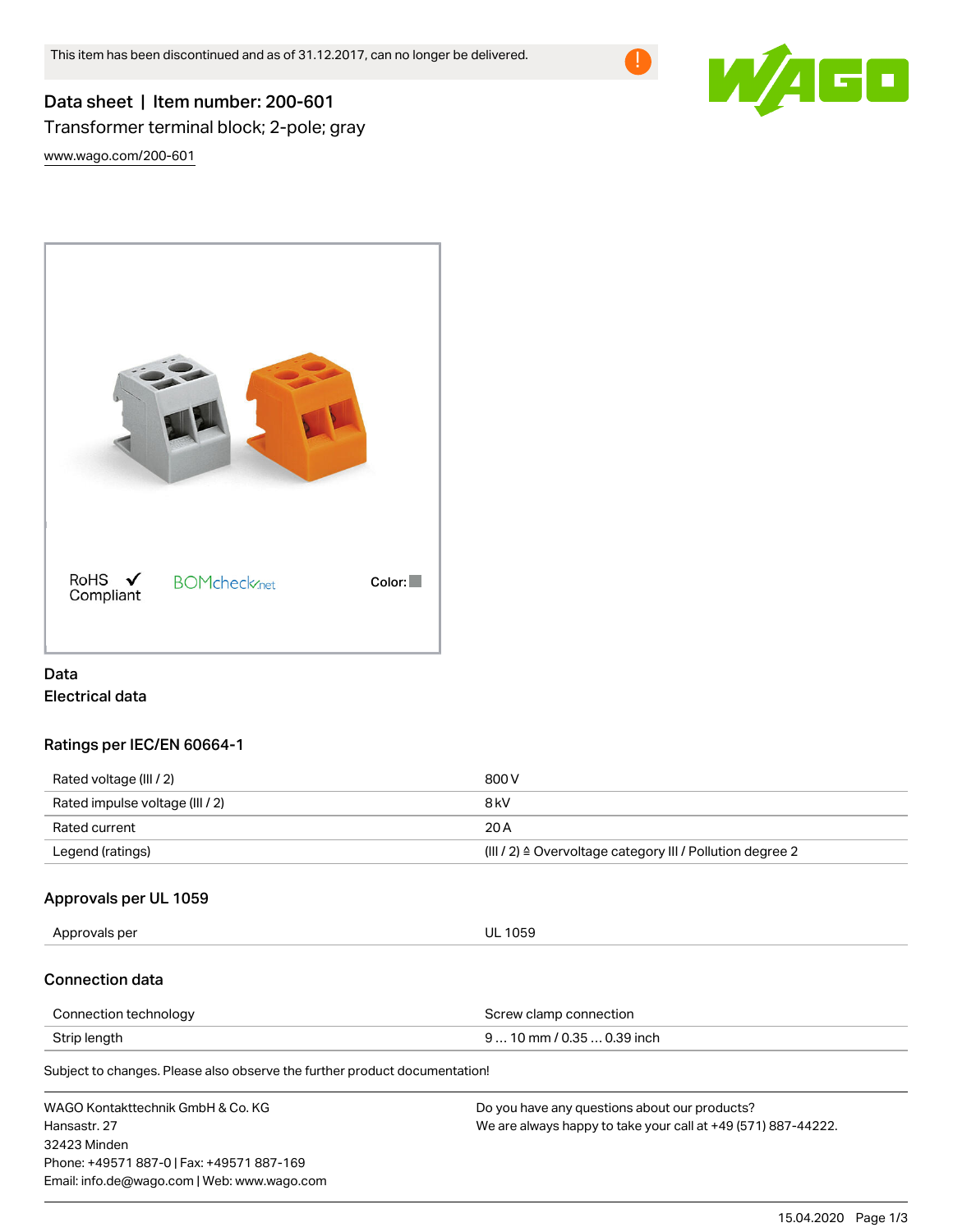

#### Data sheet | Item number: 200-601

| www.wago.com/200-601              |                |
|-----------------------------------|----------------|
| Connection technology 2           | Solder contact |
| Total number of connection points |                |
| Total number of potentials        |                |
| Number of connection types        |                |

#### Geometrical Data

| Width  | 16 mm / 0.63 inch    |
|--------|----------------------|
| Height | 18 mm / 0.709 inch   |
| Depth  | 23.6 mm / 0.929 inch |

## Material Data

| Color      | gray<br>$\overline{\phantom{a}}$ |
|------------|----------------------------------|
| Weight<br> | $  -$<br><b></b>                 |

#### Commercial data

| Product Group      | 10 (Transformer Blocks) |
|--------------------|-------------------------|
| Packaging type     | bag                     |
| Country of origin  | PL                      |
| <b>GTIN</b>        | 4045454299583           |
| Customs Tariff No. | 85369010000             |

# Approvals / Certificates

#### Country specific Approvals

| Logo     | Approval                               | <b>Additional Approval Text</b> | Certificate<br>name |
|----------|----------------------------------------|---------------------------------|---------------------|
| <b>R</b> | <b>CSA</b><br>DEKRA Certification B.V. | C <sub>22.2</sub>               | 70010891            |

#### UL-Approvals

|      |                               |                                 | Certificate |
|------|-------------------------------|---------------------------------|-------------|
| Logo | Approval                      | <b>Additional Approval Text</b> | name        |
|      | UL                            | <b>UL 1059</b>                  | 20190731-   |
| o    | UL International Germany GmbH |                                 | E45172      |

Subject to changes. Please also observe the further product documentation!

WAGO Kontakttechnik GmbH & Co. KG Hansastr. 27 32423 Minden Phone: +49571 887-0 | Fax: +49571 887-169 Email: info.de@wago.com | Web: www.wago.com Do you have any questions about our products? We are always happy to take your call at +49 (571) 887-44222.